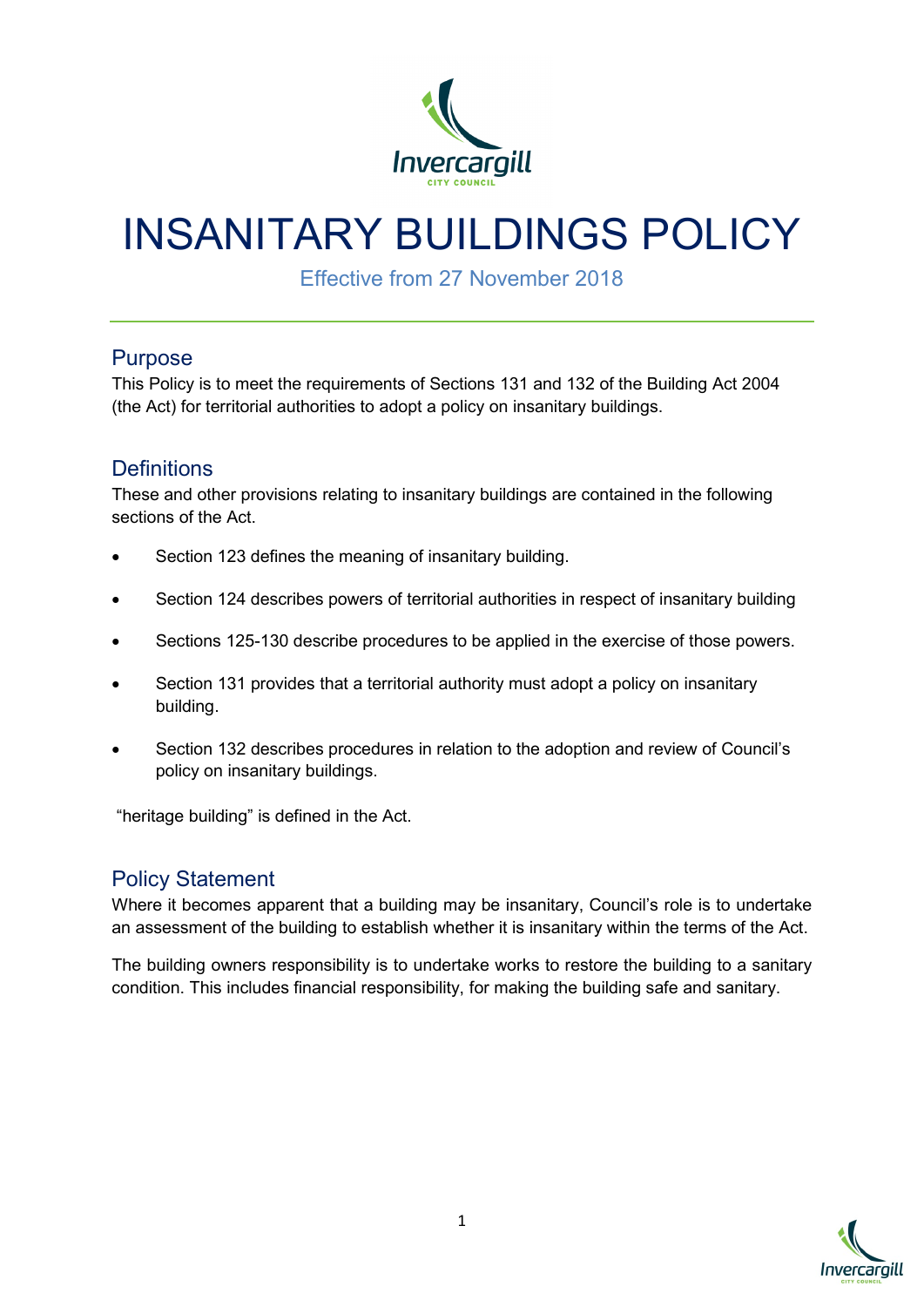## General Approach

- 1. The Invercargill City Council will be reactive in addressing problems of insanitary buildings.
- 2. A building will be deemed to be insanitary by the Council when the circumstances of Section 123 apply, and in particular when:
	- Building has no potable water.
	- Building is occupied and has water penetration through exterior claddings or roofing.
	- Building is occupied and has inadequate sanitary facilities for its intended use.
	- Building is in a state of disrepair due to, but not limited to, lack of maintenance, neglect, fire damage, flood damage, earthquake damage or other form of damage. Note: Building does not need to be occupied to fall into this category but consideration is to be taken of neighbouring properties.
- 3. In determining what is an insanitary building Council staff may consult with other agencies and other Council staff to determine if any or all of the above defects exist.
- 4. In addressing problems of insanitary buildings, the Council will follow the procedures set out in the Act.
- 5. Where, pursuant to the Act, the Council undertakes work to address problems relating to an insanitary building, pursuant to either a Court Order or Chief Executive Warrant, the Council reserves the right to appoint an independent contractor to carry out the work required.
- 6. The Council will hold the owner of any insanitary building liable for the cost of any work required to eliminate the risk posed by the building to its occupants or to the public because it is insanitary.
- 7. This policy will apply regardless of whether or not the building is a heritage building. However, Council will consult Heritage New Zealand Pouhere Taonga before taking action on any registered heritage building deemed to be insanitary.
- 9. If Council acts on a complaint the complainant may be requested to provide a signed written statement. The complainant will be advised that the Council may request an appearance in the District Court to give evidence concerning the complaint.

## Taking Action on Insanitary Buildings

When taking action on a potentially dangerous building, the Council will follow its *"Procedure for Remedying Insanitary Buildings".*

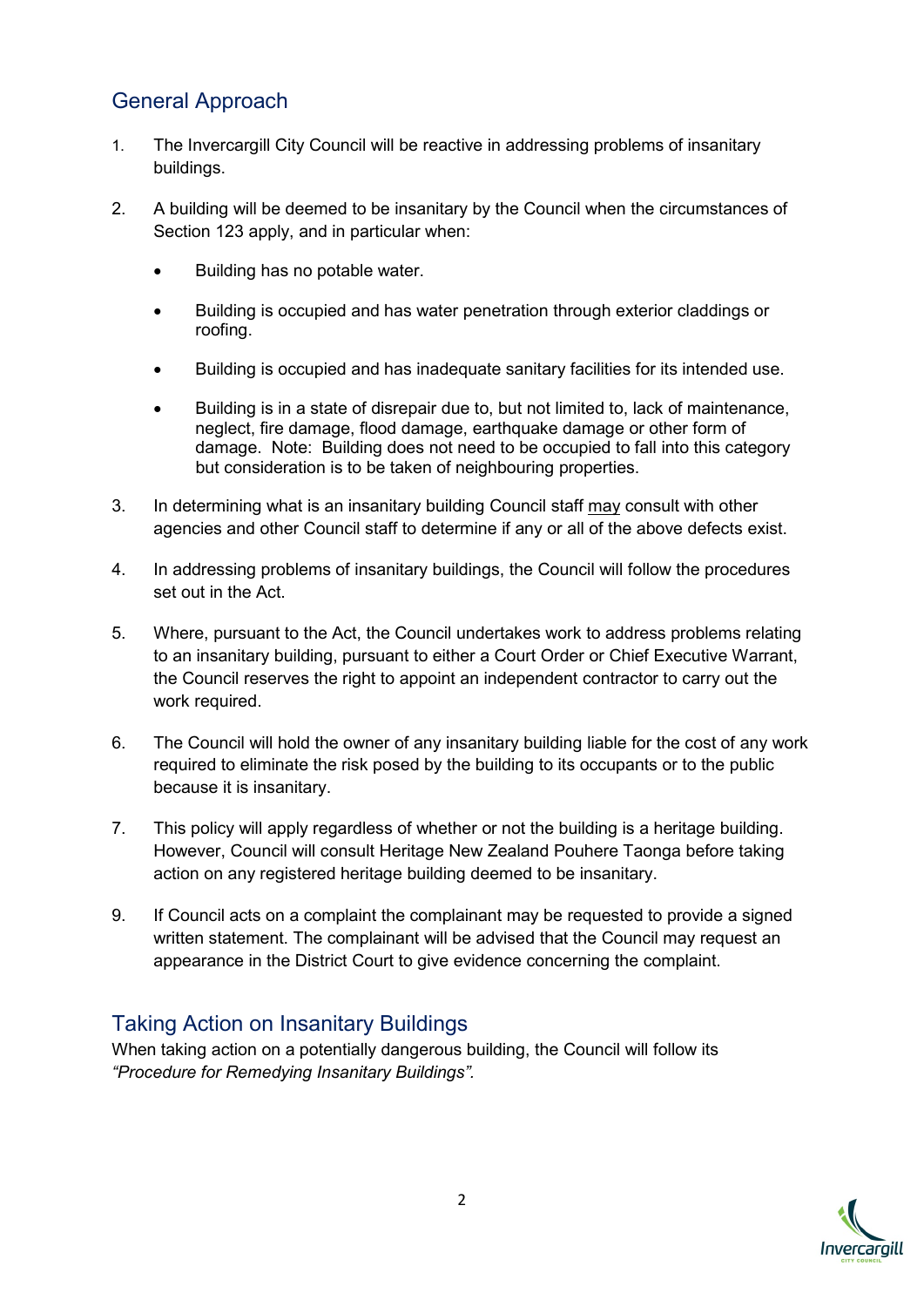| <b>Revision History:</b><br><b>Effective Date:</b> | 8 November 2005<br>27 November 2018                                                                                                                                            |
|----------------------------------------------------|--------------------------------------------------------------------------------------------------------------------------------------------------------------------------------|
| <b>Review Period:</b>                              | This Policy will be reviewed every five (5)<br>years unless earlier review is required due to<br>legislative change, or is warranted by another<br>reason requested by Council |
| <b>New Review Date:</b>                            | November 2023                                                                                                                                                                  |
| <b>Associated Documents / References:</b>          | Procedure for Remedying Insanitary Buildings<br>Appendix 1                                                                                                                     |
| <b>Supersedes:</b>                                 | <b>NA</b>                                                                                                                                                                      |
| <b>Reference Number:</b><br><b>Policy Owner:</b>   | A844059<br>Director of Environmental and Planning<br>Services/Manager Building Regulation<br>Services                                                                          |